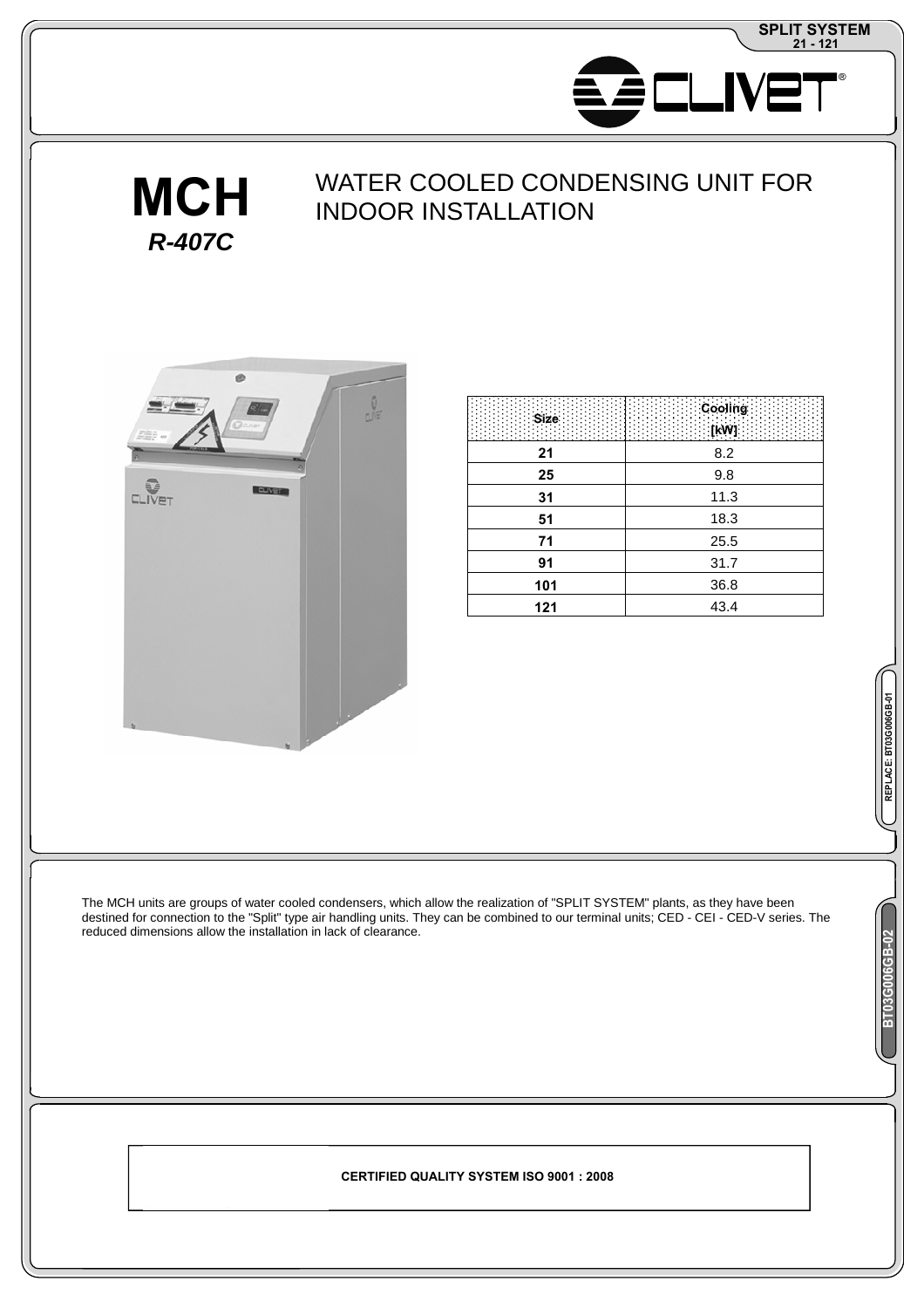#### **SPLIT SYSTEM 21 - 121**

# **STANDARD UNIT SPECIFICATIONS**

#### **COMPRESSOR**

Scroll compressor complete with: overload thermal protection, high refrigerant discharge temperature, rubber antivibration mounts, oil charge, acoustic and weather proof cabinet

### **STRUCTURE**

The base is assembled with a hot-galvanized steel frame (Z 200 g/m2). The internal structure is a frame made from «ALUZINK» metal plate. The alloy coating the Aluzink ensures excellent corrosion strength, thanks to the galvanic protection typical of the combination of aluminium and zinc.

#### **PANELLING**

pre-painted plate easy panelling external that can be removed for complete access to the internal components. Lined with class 1 heat insulation and soundproofing material.

### **WATER EXCHANGER**

brazed-plate external exchanger in AISI 316 stainless steel for increased surface exchange with external thermal/anticondensate insulation

#### **REFRIGERANT CIRCUIT**

- The circuit is complete with:
- high pressure switch
- low pressure switch
- plug fuse: high pressure safety device
- liquid receiver

#### **ELECTRICAL PANEL**

the Power Section includes:

- main door lock isolator switch
- compressor control contactor
- compressor thermal overload relay
- auxiliary circuit fuse
- compressor fuses
- Terminals for the link to internal unit and power supply.
- working light signal / protection starting up.
- Short cycle timer protection. - centralised alarms with remote signalling
- 

#### **ACCESSORIES** -stainless steel mesh mechanical filter.

- water flow valve
- connecting set: thermostatic expansion valve, sight glass, solenoid valve.

## **CONFIGURATION CODE**

**MCH-2 101**

## **CONVERSION TABLE : DEW/ MID POINT**

| DP (°C) | ت | 5 |   |   | 9.5 | 12 |
|---------|---|---|---|---|-----|----|
| MP (°C) |   | ◠ | 5 | 6 | 7.5 | 10 |

THE FOLLOWING VALUES ARE REFERRED TO DEW POINT. AN INDICATION OF THE CORRESPON-DING MEDIUM EVAPORATING TEMPERATURE (MID POINT) IS GIVEN IN THE TABLE.

## **SOUND LEVELS**

| Size |    |     |     |     | Sound Power Level (dB)<br>Octave band (Hz) |      |      |      | Sound<br>pressure<br>level | Sound<br>power level |
|------|----|-----|-----|-----|--------------------------------------------|------|------|------|----------------------------|----------------------|
|      | 63 | 125 | 250 | 500 | 1000                                       | 2000 | 4000 | 8000 | dB(A)                      | dB(A)                |
| 21   | 66 | 63  | 63  | 59  | 61                                         | 49   | 38   | 31   | 49                         | 63                   |
| 25   | 73 | 71  | 64  | 59  | 58                                         | 49   | 42   | 35   | 49                         | 63                   |
| 31   | 70 | 68  | 68  | 60  | 57                                         | 48   | 42   | 34   | 49                         | 63                   |
| 51   | 82 | 77  | 59  | 54  | 54                                         | 46   | 35   | 32   | 50                         | 64                   |
| 71   | 76 | 71  | 60  | 59  | 60                                         | 56   | 44   | 41   | 50                         | 64                   |
| 91   | 78 | 78  | 78  | 70  | 63                                         | 61   | 48   | 44   | 59                         | 73                   |
| 101  | 75 | 76  | 77  | 74  | 66                                         | 57   | 48   | 42   | 60                         | 74                   |
| 121  | 84 | 84  | 81  | 72  | 64                                         | 65   | 49   | 55   | 62                         | 76                   |

the sound levels refer to the unit at full load, in the rated test conditions.<br>The sound pressure level refers to a distance of 1m from the external surface of the units operating in an open field.

BT03G006GB-02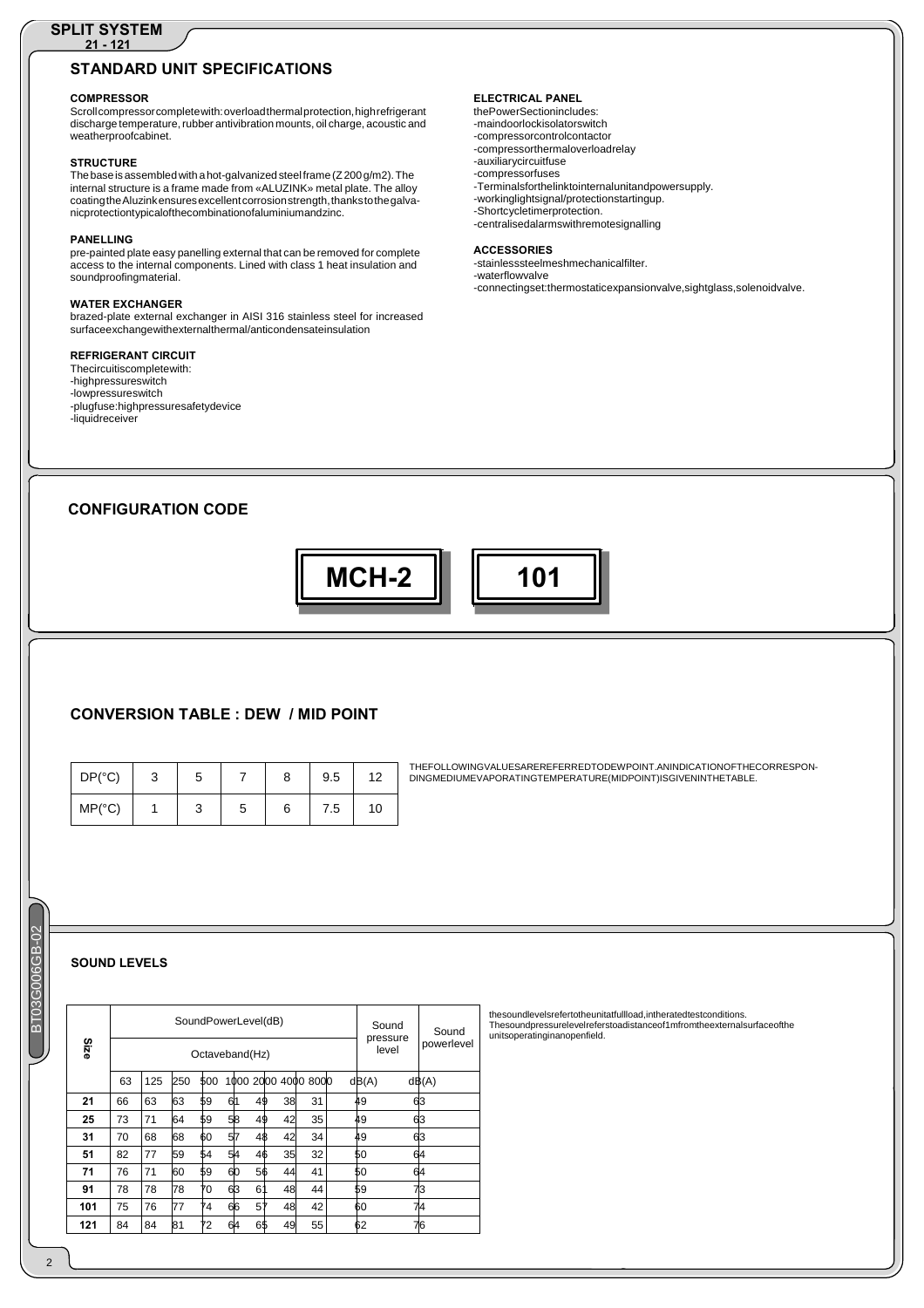# **21 - 121 SPLIT SYSTEM**

# **GENERAL TECHNICAL SPECIFICATIONS**

| <b>Size</b>                                           |                |                         | 21       | 25             | 31       | 51                                            | 71       | 91                      | 101            | 121      |
|-------------------------------------------------------|----------------|-------------------------|----------|----------------|----------|-----------------------------------------------|----------|-------------------------|----------------|----------|
| <b>COOLING</b>                                        |                |                         |          |                |          |                                               |          |                         |                |          |
| Cooling capacity                                      | $\mathbf{1}$   | kW                      | 8.2      | 9.8            | 11.3     | 18.3                                          | 25.5     | 31.7                    | 36.8           | 43.4     |
| Compressor power input                                | $\mathbf{1}$   | kW                      | 1.7      | $\overline{2}$ | 2.6      | 3.8                                           | 5        | 7.1                     | 7.8            | 10.1     |
| <b>COMPRESSOR</b>                                     |                |                         |          |                |          |                                               |          |                         |                |          |
| Type of compressors                                   | $\overline{2}$ |                         | Scroll   | Scroll         | Scroll   | Scroll                                        | Scroll   | Scroll                  | Scroll         | Scroll   |
| No. of Compressors                                    |                | Nr                      | 1        | $\overline{1}$ | 1        | 1                                             | 1        | 1                       | 1              | 1        |
| Std Capacity control steps                            |                | Nr                      | 1        | 1              | 1        |                                               | 1        | 1                       |                | 1        |
| Oil charge (C1)                                       |                |                         | 1        | 1.12           | 1.12     | 1.8                                           | 1.66     | 4                       | $\overline{4}$ | 4        |
| Refrigerant charge (C1)                               | 3              | kg                      | 1.1      | 1.2            | 1.3      | 1.3                                           | 1.7      | $\overline{\mathbf{c}}$ | 2.1            | 2.2      |
| Refrigerant circuits                                  |                | Nr                      | 1        | 1              | 1        | 1                                             | 1        | 1                       | $\overline{1}$ | 1        |
| <b>CONDENSER</b>                                      |                |                         |          |                |          |                                               |          |                         |                |          |
| Water flow-rate                                       |                | $\mathsf{I}/\mathsf{s}$ | 0.24     | 0.28           | 0.33     | 0.52                                          | 0.72     | 0.92                    | 1.06           | 1.27     |
| Pressure drop                                         |                | kPa                     | 27       | 34             | 45       | 50                                            | 40       | 65                      | 43             | 57       |
| Water content                                         |                |                         | 0.7      | 0.7            | 0.7      | 0.8                                           | 1.2      | 1.2                     | 1.8            | 1.8      |
| Quantity                                              |                | Nr                      | 1        | 1              | 1        |                                               | 1        | 1                       |                | 1        |
| type of external exchanger                            | $\overline{4}$ | Txt                     | PHE      | PHE            | PHE      | PHE                                           | PHE      | PHE                     | PHE            | PHE      |
| <b>CONNECTIONS</b>                                    |                |                         |          |                |          |                                               |          |                         |                |          |
| Gas connection                                        | 5              |                         | 22       | 22             | 22       | 22                                            | 22       | 28                      | 28             | 28       |
| Liquid connection                                     | 5              |                         | 14       | 14             | 14       | 14                                            | 14       | 18                      | 18             | 18       |
| Water fittings                                        |                | Txt                     | 1"       | 1"             | 1"       | 1"                                            | 1"       | 1"                      | 1"             | 1"       |
| <b>STANDARD UNIT WEIGHTS</b>                          |                |                         |          |                |          |                                               |          |                         |                |          |
| Shipping weight                                       | $\mathbf{1}$   | kg                      | 80       | 85             | 87       | 92                                            | 93       | 113                     | 113            | 119      |
| <b>DIMENSIONS</b>                                     |                |                         |          |                |          |                                               |          |                         |                |          |
| Length                                                |                | mm                      | 402      | 402            | 402      | 402                                           | 402      | 402                     | 402            | 402      |
| Depth                                                 |                | mm                      | 487      | 487            | 487      | 602                                           | 602      | 602                     | 602            | 602      |
| Height                                                |                | mm                      | 790      | 790            | 790      | 790                                           | 790      | 915                     | 915            | 915      |
| <b>POWER SUPPLY</b>                                   |                |                         |          |                |          |                                               |          |                         |                |          |
| Standard power supply                                 |                | $\vee$                  | 230/1/50 | 400/3/50       | 400/3/50 | 400/3/50                                      | 400/3/50 | 400/3/50                | 400/3/50       | 400/3/50 |
| $(1)$ data refers to the following conditions $\cdot$ |                |                         |          |                |          | $(2)$ charge to be completed during start-up. |          |                         |                |          |

(1) data refers to the following conditions :<br>saturated suction temperature (SST) = 9.5 °C (Dew Point)<br>external exchanger water = 25/35°C<br>(2) SCROLL = scroll compressor

(3) charge to be completed during start-up<br>(4) PHE = plates<br>(5) welded connections

|                                                                 |    |     | <b>VOLTAGE: 400/3/50</b> |      |     |      |       |       |      |
|-----------------------------------------------------------------|----|-----|--------------------------|------|-----|------|-------|-------|------|
| <b>ELECTRICAL DATA</b>                                          |    |     |                          |      |     |      |       |       |      |
| <b>Size</b>                                                     |    | 21  | 25                       | 31   | 51  | 71   | 91    | 101   | 121  |
| <b>F.L.A. - FULL LOAD CURRENT AT MAX ADMISSIBLE CONDITIONS</b>  |    |     |                          |      |     |      |       |       |      |
| F.L.A. - Compressor 1                                           | A  | 4.8 | 5.8                      | 6.7  | 9.8 | 13.6 | 18    | 21    | 25.2 |
| F.L.A. - Total                                                  | A  | 4.8 | 5.8                      | 6.7  | 9.8 | 13.6 | 18    | 21    | 25.2 |
| <b>L.R.A. LOCKED ROTOR AMPERES</b>                              |    |     |                          |      |     |      |       |       |      |
| L.R.A. - Compressor 1                                           | A  | 31  | 38                       | 43.5 | 62  | 96   | 116.5 | 127.5 | 159  |
| <b>F.L.I. FULL LOAD POWER INPUT AT MAX ADMISSIBLE CONDITION</b> |    |     |                          |      |     |      |       |       |      |
| F.L.I. - Compressor 1                                           | kW | 3   | 3.5                      | 4.2  | 5.7 | 7.6  | 10.8  | 12.3  | 15.2 |
| F.L.I. - Total                                                  | kW | 3   | 3.5                      | 4.2  | 5.7 | 7.6  | 10.8  | 12.3  | 15.2 |
| <b>M.I.C. MAXIMUM INRUSH CURRENT</b>                            |    |     |                          |      |     |      |       |       |      |
| M.I.C. - Value                                                  | A  | 31  | 38                       | 43.5 | 62  | 96   | 116.5 | 127.5 | 159  |

power supply: 400/3/50 Hz +/-6%<br>voltage unbalance: max 2 %

|                                                                 |    |    | <b>VOLTAGE: 230/3/50</b> |    |       |      |       |      |       |
|-----------------------------------------------------------------|----|----|--------------------------|----|-------|------|-------|------|-------|
| <b>ELECTRICAL DATA</b><br><b>Size</b>                           |    | 21 | 25                       | 31 | 51    | 71   | 91    | 101  | 121   |
| <b>F.L.A. - FULL LOAD CURRENT AT MAX ADMISSIBLE CONDITIONS</b>  |    |    |                          |    |       |      |       |      |       |
| F.L.A. - Compressor 1                                           | Α  |    |                          |    | 19.7  | 25.3 | 31.2  | 35.8 | 45.2  |
| F.L.A. - Total                                                  | A  |    |                          |    | 19.7  | 25.3 | 31.2  | 35.8 | 45.2  |
| <b>L.R.A. LOCKED ROTOR AMPERES</b>                              |    |    |                          |    |       |      |       |      |       |
| L.R.A. - Compressor 1                                           | A  |    |                          |    | 132.5 | 171  | 210.5 | 224  | 279.5 |
| <b>F.L.I. FULL LOAD POWER INPUT AT MAX ADMISSIBLE CONDITION</b> |    |    |                          |    |       |      |       |      |       |
| F.L.I. - Compressor 1                                           | kW |    |                          |    | 5.7   | 7.6  | 10.8  | 12.3 | 15.2  |
| F.L.I. - Total                                                  | kW |    |                          |    | 5.7   | 7.6  | 10.8  | 12.3 | 15.2  |

power supply 230/3/50 Hz +/-6%<br>voltage unbalance: max 2 %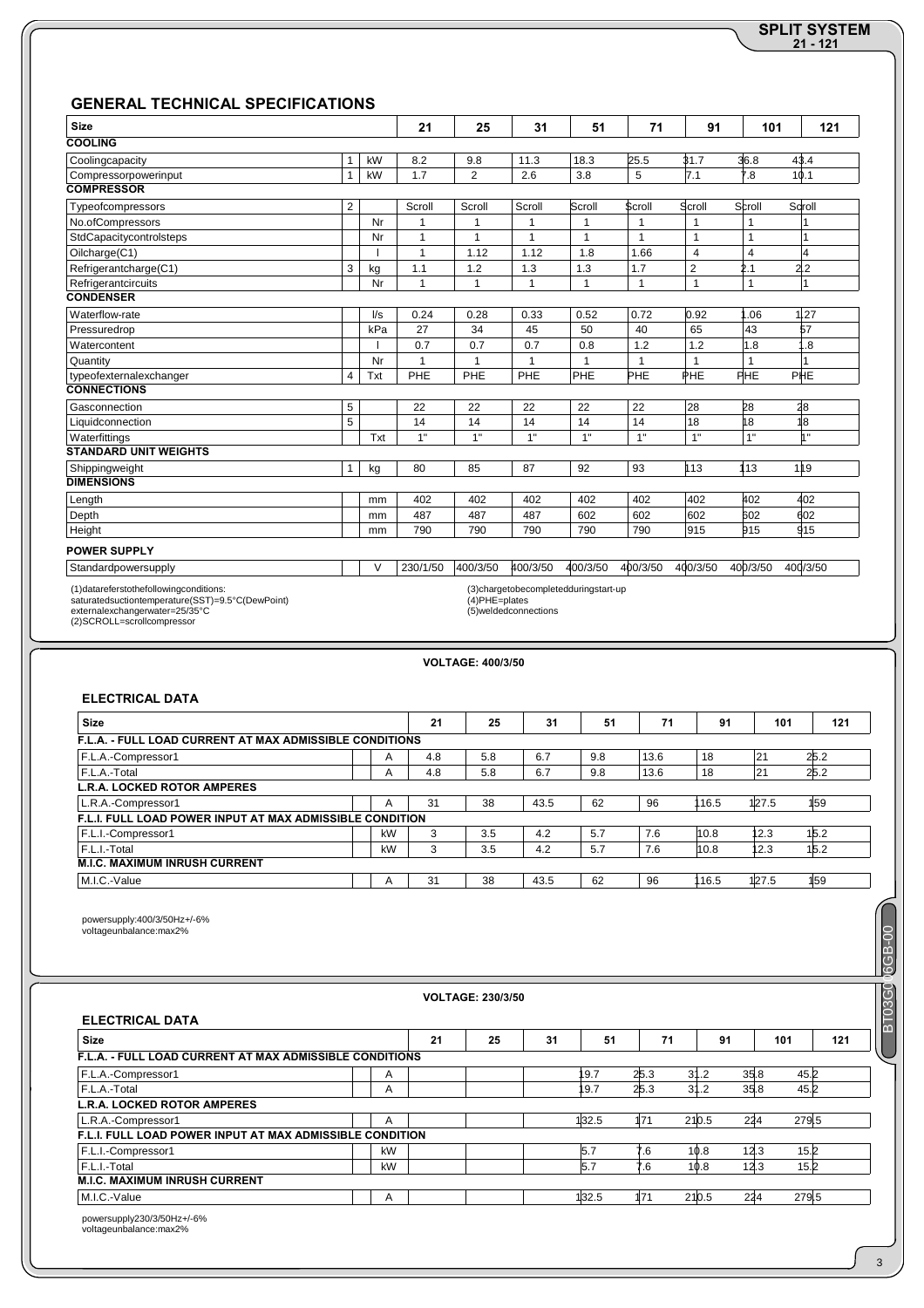### **SPLIT SYSTEM 21 - 121**

**VOLTAGE: 230/1/50**

## **ELECTRICAL DATA**

| <b>Size</b>                                                     |                | 21   | 25   | 31   | 51 | 71 | 91 | 101 | 121 |
|-----------------------------------------------------------------|----------------|------|------|------|----|----|----|-----|-----|
| F.L.A. - FULL LOAD CURRENT AT MAX ADMISSIBLE CONDITIONS         |                |      |      |      |    |    |    |     |     |
| F.L.A. - Compressor 1                                           | $\overline{A}$ | 13.7 | 16.3 | 19.2 |    |    |    |     |     |
| F.L.A. - Total                                                  | A              | 13.7 | 16.3 | 19.2 |    |    |    |     |     |
| L.R.A. LOCKED ROTOR AMPERES                                     |                |      |      |      |    |    |    |     |     |
| L.R.A. - Compressor 1                                           | A              | 62   | 76   | 100  |    |    |    |     |     |
| <b>F.L.I. FULL LOAD POWER INPUT AT MAX ADMISSIBLE CONDITION</b> |                |      |      |      |    |    |    |     |     |
| F.L.I. - Compressor 1                                           | kW             | 3    | 3.5  | 4.2  |    |    |    |     |     |
| F.L.I. - Total                                                  | kW             | 3    | 3.5  | 4.2  |    |    |    |     |     |
| <b>M.I.C. MAXIMUM INRUSH CURRENT</b>                            |                |      |      |      |    |    |    |     |     |
| M.I.C. - Value                                                  | A              | 62   | 76   | 100  |    |    |    |     |     |

power supply 230/1/50 Hz +/-6%

## **OPERATING LIMITS (COOLING)**

| <b>Size</b>                                 |   |    | 21   | 25   | 31   | 51   | 71   | 91   | 101  | 121             |
|---------------------------------------------|---|----|------|------|------|------|------|------|------|-----------------|
| <b>CONDENSER</b>                            |   |    |      |      |      |      |      |      |      |                 |
| Max water inlet temperature                 |   | °C | 48   | 48   | 48   | 48   | 48   | 48   | 48   | 48              |
| Min. water inlet temperature                |   | °C | 10   | 10   | 10   | 10   | 10   | 10   | 10   | 10 <sup>1</sup> |
| Min. water inlet temperature                | 2 | °C | 18   | 18   | 18   | 18   | 18   | 18   | 18   | 18              |
| Max water outlet temperature                |   | °C | 58   | 58   | 58   | 58   | 58   | 58   | 58   | 58              |
| Min. water outlet temperature               |   | °C | 24   | 24   | 24   | 24   | 24   | 24   | 24   | 24              |
| Min. water outlet temperature               | າ | °C | 26   | 26   | 26   | 26   | 26   | 26   | 26   | 26              |
| Water thermal head (min / max)              |   | °C | 8/10 | 8/10 | 8/10 | 8/10 | 8/10 | 8/10 | 8/10 | 8/10            |
| Water thermal head (min / max)              | 2 | °C | 8/16 | 8/16 | 8/16 | 8/16 | 8/16 | 8/16 | 8/16 | 8/16            |
| Max condensing temperature                  |   | °C | 67   | 67   | 67   | 67   | 67   | 67   | 67   | 67              |
| Min. condensing temperature                 |   | °C | 29   | 29   | 29   | 29   | 29   | 29   | 29   | 29              |
| <b>COMPRESSOR</b>                           |   |    |      |      |      |      |      |      |      |                 |
| Max saturated suction temperature (SST)     |   | °C | 14.5 | 14.5 | 14.5 | 14.5 | 14.5 | 14.5 | 14.5 | 14.5            |
| Minimum saturated suction temperature (SST) |   | °C | 2    | 2    | 2    | 2    | 2    | 2    | 2    | 2               |

saturated suction temperature (SST) =  $9.5 °C$  (Dew Point)

(1) well water<br>(2) tower water

# **EXCHANGER OPERATING LIMITS**

|                        |            | <b>CONDENSER</b> |             |             |
|------------------------|------------|------------------|-------------|-------------|
|                        | <b>DPr</b> | <b>DPw</b>       | <b>Dtci</b> | <b>Dtco</b> |
|                        | kPa        | kPa              | $\sim$      | $\sim$      |
| PED (CE)<br><b>DEN</b> | 3000       | 3000             | u           | 58          |

DPr = Maximum operating pressure on refrigerant side<br>DPw = Maximum operating pressure on water side<br>DTci = Minimum water temperature at condenser inlet<br>DTco = Maximum water temperature at condenser outlet

## **CORRECTION FACTOR FOR ANTIFREEZE SOLUTIONS**

| % ethylene glycol by weight                    |        | 5%     | 10%    | 15%    | 20%    | 25%     | 30%     | 35%     | 40%     |
|------------------------------------------------|--------|--------|--------|--------|--------|---------|---------|---------|---------|
| Freezing temperature                           | $\sim$ | $-2.0$ | $-3.9$ | $-6.5$ | $-8.9$ | $-11.8$ | $-15.6$ | $-19.0$ | $-23.4$ |
| Safety temperature                             | $\sim$ | 3.0    | 1.0    | $-1.0$ | $-4.0$ | $-6.0$  | $-10.0$ | $-14.0$ | $-19.0$ |
| Cooling Capacity Factor                        | Nr     | 0.995  | 0.990  | 0.985  | 0.981  | 0.977   | 0.974   | 0.971   | 0.968   |
| Compressor input Factor                        | Nr     | 0.997  | 0.993  | 0.990  | 0.988  | 0.986   | 0.984   | 0.982   | 0.981   |
| Internal exchanger Glycol solution flow Factor | Nr     | .003   | 1.010  | 1.020  | 1.033  | .050    | .072    | 1.095   | 1.124   |
| Pressure drop Factor                           | Nr     | .029   | 060.   | 1.090  | 1.118  | 1.149   | .182    | 1.211   | 1.243   |

The correction factors shown refer to water and glycol ethylene mixes used to prevent the formation of frost on the exchangers in the water circuit during inactivity in winter.

**3G006GB-02** BT03G006GB-02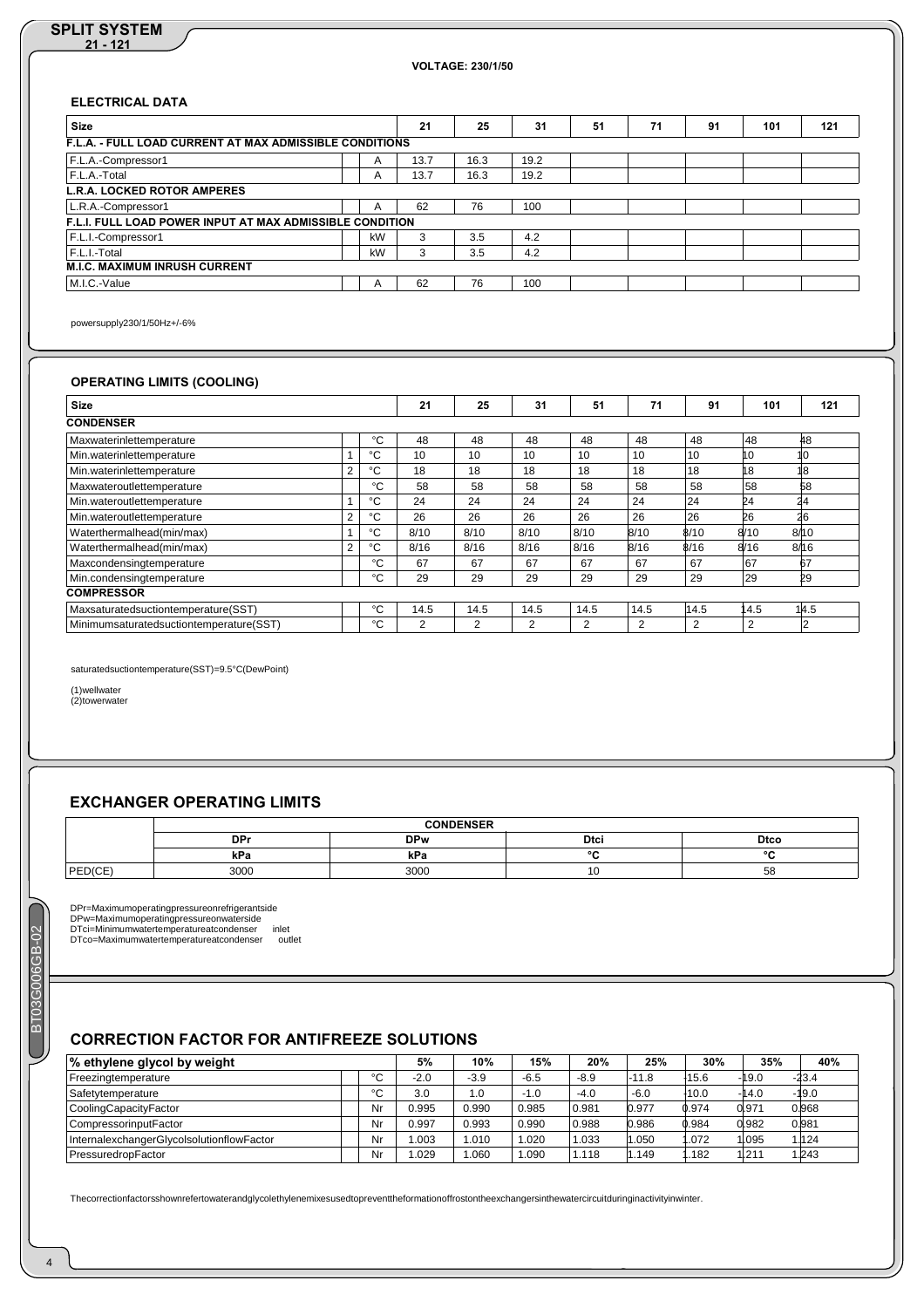

## **FOULING CORRECTION FACTOR**

| <b>FOULING CORRECTION FACTOR</b> |       |                 | 06GB-02        |
|----------------------------------|-------|-----------------|----------------|
| $m^2$ °C/W                       | Е۹    | FK <sub>1</sub> | <b>IC</b><br>R |
| $0.44 \times 10\sqrt{-4}$        | 0.001 | 1.00            |                |
| $0.88 \times 10^{-4}$            | 0.97  | 0.99            | m              |
| $1.76 \times 10^{-4}$            | 0.94  | 0.98            |                |

F1 = Cooling capacity correction factors<br>FK1 = Compressor power input correction factor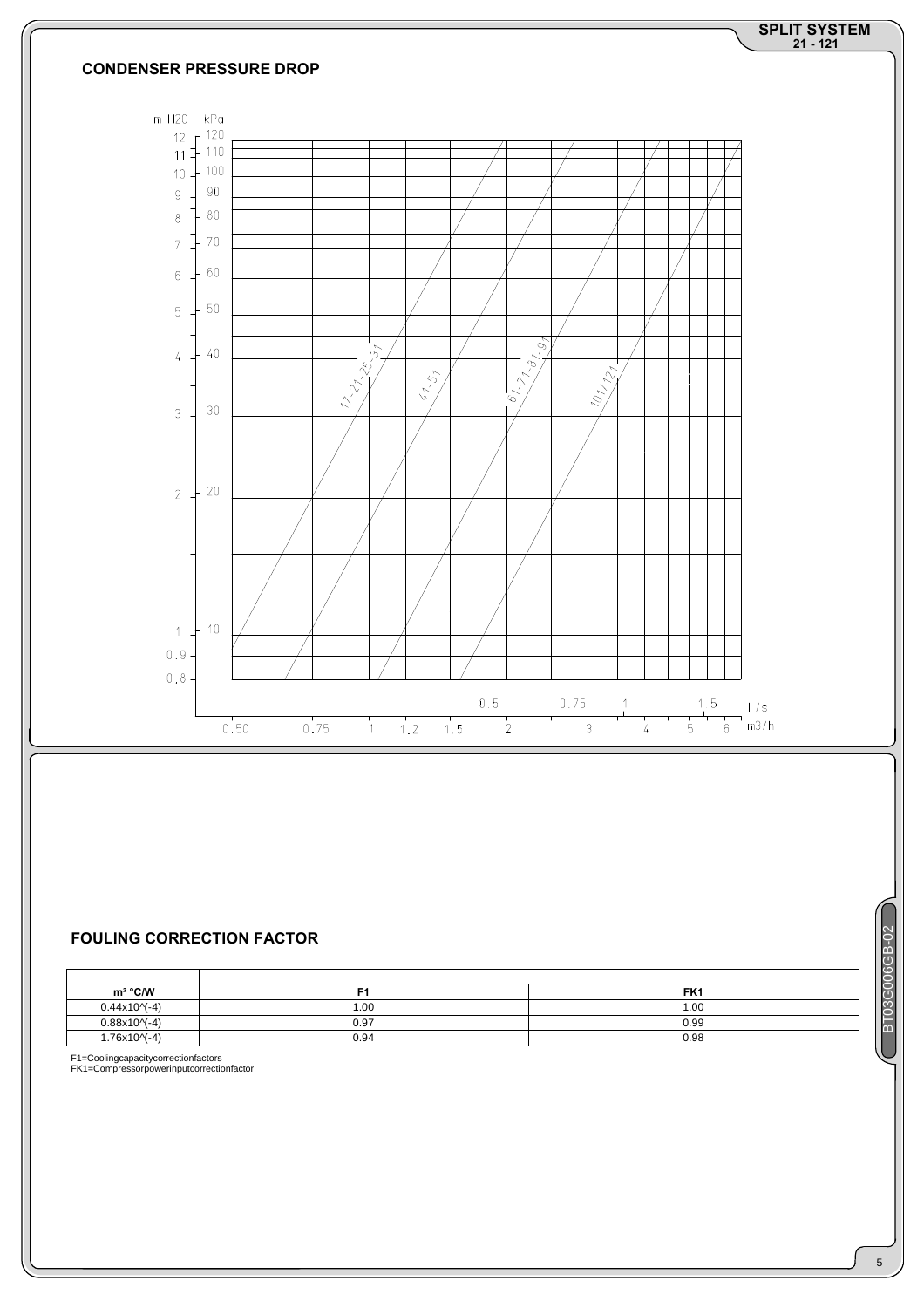|      | <b>SST</b>     |              |              |              |               |              |              | <b>CONDENSER WATER INLET / OUTLET TEMPERATURE (°C)</b> |              |              |              |
|------|----------------|--------------|--------------|--------------|---------------|--------------|--------------|--------------------------------------------------------|--------------|--------------|--------------|
| Size | $(^{\circ}C)$  |              | 15/30        |              | 25/35         |              | 30/40        |                                                        | 35/45        |              | 40/50        |
|      |                | kWf          | kWe          | kWf          | kWe           | kWf          | kWe          | kWf                                                    | kWe          | kWf          | kWe          |
|      | 3              | 6.76         | 1.59         | 6.45         | 1.75          | 6.10         | 1.92         | 5.73                                                   | 2.11         | 5.33         | 2.33         |
|      | 5              | 7.29         | 1.58         | 6.95         | 1.74          | 6.58         | 1.91         | 6.18                                                   | 2.11         | 5.74         | 2.32         |
| 21   | $\overline{7}$ | 7.85         | 1.57         | 7.48         | 1.73          | 7.07         | 1.90         | 6.64                                                   | 2.09         | 6.18         | 2.30         |
|      | 8              | 8.14         | 1.56         | 7.75         | 1.72          | 7.33         | 1.89         | 6.88                                                   | 2.08         | 6.40         | 2.29         |
|      | 9.5            | 8.58         | 1.54         | 8.16         | 1.70          | 7.72         | 1.87         | 7.24                                                   | 2.06         | 6.74         | 2.26         |
|      | 12             | 9.34         | 1.51         | 8.88         | 1.67          | 8.39         | 1.83         | 7.87                                                   | 2.01         | 7.32         | 2.21         |
|      | 3              | 7.99         | 1.85         | 7.67         | 2.02          | 7.27         | 2.24         | 6.80                                                   | 2.50         | 6.25         | 2.80         |
|      | 5              | 8.64         | 1.85         | 8.28         | 2.03          | 7.85         | 2.25         | 7.35                                                   | 2.51         | 6.77         | 2.81         |
|      | $\overline{7}$ | 9.31         | 1.85         | 8.93         | 2.03          | 8.47         | 2.25         | 7.93                                                   | 2.51         | 7.31         | 2.81         |
| 25   | 8              | 9.66         | 1.84         | 9.27         | 2.03          | 8.80         | 2.25         | 8.24                                                   | 2.51         | 7.59         | 2.81         |
|      | 9.5            | 10.2         | 1.84         | 9.80         | 2.03          | 9.31         | 2.25         | 8.71                                                   | 2.51         | 8.02         | 2.81         |
|      | 12             | 11.1         | 1.83         | 10.7         | 2.03          | 10.2         | 2.25         | 9.55                                                   | 2.51         | 8.77         | 2.80         |
|      | 3              | 9.32         | 2.21         | 8.85         | 2.47          | 8.34         | 2.74         | 7.79                                                   | 3.04         | 7.21         | 3.36         |
|      | 5              | 10.1         | 2.23         | 9.57         | 2.49          | 9.03         | 2.77         | 8.44                                                   | 3.07         | 7.80         | 3.40         |
|      | $\overline{7}$ | 10.8         | 2.25         | 10.3         | 2.51          | 9.74         | 2.80         | 9.10                                                   | 3.11         | 8.43         | 3.45         |
| 31   | 8              | 11.3         | 2.27         | 10.7         | 2.53          | 10.1         | 2.82         | 9.45                                                   | 3.14         | 8.75         | 3.48         |
|      | 9.5            | 11.9         | 2.29         | 11.3         | 2.56          | 10.7         | 2.86         | 9.98                                                   | 3.18         | 9.25         | 3.52         |
|      | 12             | 12.9         | 2.33         | 12.3         | 2.62          | 11.6         | 2.93         | 10.9                                                   | 3.26         | 10.1         | 3.62         |
|      |                |              |              |              |               |              |              |                                                        |              |              |              |
|      | 3              | 15.1         | 3.41         | 14.2         | 3.79          | 13.2         | 4.24         | 12.1                                                   | 4.74         | 10.9         | 5.30         |
|      | 5              | 16.3         | 3.44         | 15.4         | 3.82          | 14.3         | 4.26         | 13.1                                                   | 4.77         | 11.9         | 5.35         |
| 51   | $\overline{7}$ | 17.6         | 3.47         | 16.6         | 3.84          | 15.5         | 4.29         | 14.2                                                   | 4.80         | 12.9         | 5.39         |
|      | 8              | 18.3         | 3.48         | 17.3         | 3.86          | 16.1         | 4.30         | 14.8                                                   | 4.82         | 13.4         | 5.41         |
|      | 9.5            | 19.3         | 3.49         | 18.3         | 3.88          | 17.1         | 4.33         | 15.7                                                   | 4.84         | 14.2         | 5.43         |
|      | 12             | 21.0         | 3.51         | 20.2         | 3.91          | 18.9         | 4.37         | 17.4                                                   | 4.89         | 15.5         | 5.47         |
|      | 3              | 20.9         | 4.36         | 19.9         | 4.80          | 18.7         | 5.36         | 17.3                                                   | 6.01         | 15.6         | 6.77         |
|      | 5              | 22.6         | 4.42         | 21.4         | 4.86          | 20.1         | 5.41         | 18.6                                                   | 6.06         | 17.0         | 6.82         |
| 71   | $\overline{7}$ | 24.3         | 4.48         | 23.1         | 4.93          | 21.8         | 5.48         | 20.2                                                   | 6.13         | 18.4         | 6.88         |
|      | 8              | 25.2         | 4.52         | 24.1         | 4.97          | 22.7         | 5.52         | 21.0                                                   | 6.17         | 19.1         | 6.91         |
|      | 9.5            | 26.6         | 4.57         | 25.5         | 5.03          | 24.1         | 5.59         | 22.3                                                   | 6.23         | 20.2         | 6.97         |
|      | 12             | 29.0         | 4.67         | 28.1         | 5.15          | 26.7         | 5.71         | 24.7                                                   | 6.36         | 22.1         | 7.09         |
|      | 3              | 26.3         | 6.32         | 25.0         | 6.94          | 23.4         | 7.70         | 21.8                                                   | 8.58         | 19.9         | 9.60         |
|      | 5              | 28.4         | 6.35         | 26.8         | 6.99          | 25.1         | 7.76         | 23.4                                                   | 8.65         | 21.4         | 9.67         |
|      | $\overline{7}$ | 30.5         | 6.37         | 28.9         | 7.03          | 27.1         | 7.81         | 25.2                                                   | 8.71         | 23.1         | 9.72         |
| 91   | 8              | 31.6         | 6.38         | 30.0         | 7.04          | 28.1         | 7.83         | 26.1                                                   | 8.73         | 23.9         | 9.75         |
|      | 9.5            | 33.2         | 6.39         | 31.7         | 7.06          | 29.8         | 7.85         | 27.7                                                   | 8.75         | 25.2         | 9.77         |
|      | 12             | 36.2         | 6.41         | 34.9         | 7.08          | 33.0         | 7.87         | 30.5                                                   | 8.78         | 27.4         | 9.81         |
|      | 3              | 30.6         | 6.99         | 29.0         | 7.71          | 27.3         | 8.54         | 25.5                                                   | 9.47         | 23.6         | 10.5         |
|      | 5              | 33.0         | 7.02         | 31.2         | 7.76          | 29.4         | 8.60         | 27.5                                                   | 9.55         | 25.4         | 10.6         |
|      | $\overline{7}$ | 35.5         | 7.05         | 33.6         | 7.80          | 31.7         | 8.65         | 29.6                                                   | 9.62         | 27.4         | 10.7         |
| 101  | 8              | 36.8         | 7.07         | 34.9         | 7.82          | 32.9         | 8.68         | 30.7                                                   | 9.65         | 28.5         | 10.7         |
|      | 9.5            | 38.8         | 7.09         | 36.8         | 7.85          | 34.7         | 8.71         | 32.5                                                   | 9.69         | 30.1         | 10.8         |
|      |                |              |              |              |               |              |              |                                                        |              |              |              |
|      | 12             | 42.2         | 7.12         | 40.2         | 7.89          | 38.0         | 8.76         | 35.6                                                   | 9.74         | 33.0         | 10.8         |
|      | 3              | 36.4         | 8.82         | 34.4         | 9.71          | 32.2         | 10.8         | 29.9                                                   | 11.9         | 27.4         | 13.3         |
|      | 5              | 39.2         | 8.91         | 37.0         | 9.82          | 34.7         | 10.9         | 32.2                                                   | 12.1         | 29.6         | 13.4         |
| 121  | $\overline{7}$ | 42.1         | 9.02         | 39.8         | 9.94          | 37.3         | 11.0         | 34.7                                                   | 12.2         | 31.9         | 13.6         |
|      |                |              |              |              |               |              |              |                                                        |              |              |              |
|      | 8<br>9.5       | 43.6<br>45.8 | 9.08<br>9.17 | 41.2<br>43.4 | 10.00<br>10.1 | 38.6<br>40.8 | 11.1<br>11.2 | 36.0<br>37.9                                           | 12.3<br>12.4 | 33.1<br>34.9 | 13.7<br>13.8 |

kWf = Cooling capacity in kW<br>kWe = Compressor power input in kW

**CONTROL** 

SST = satured suction temperature corresponds to the pressure at the compressor (°C) (dew<br>point)